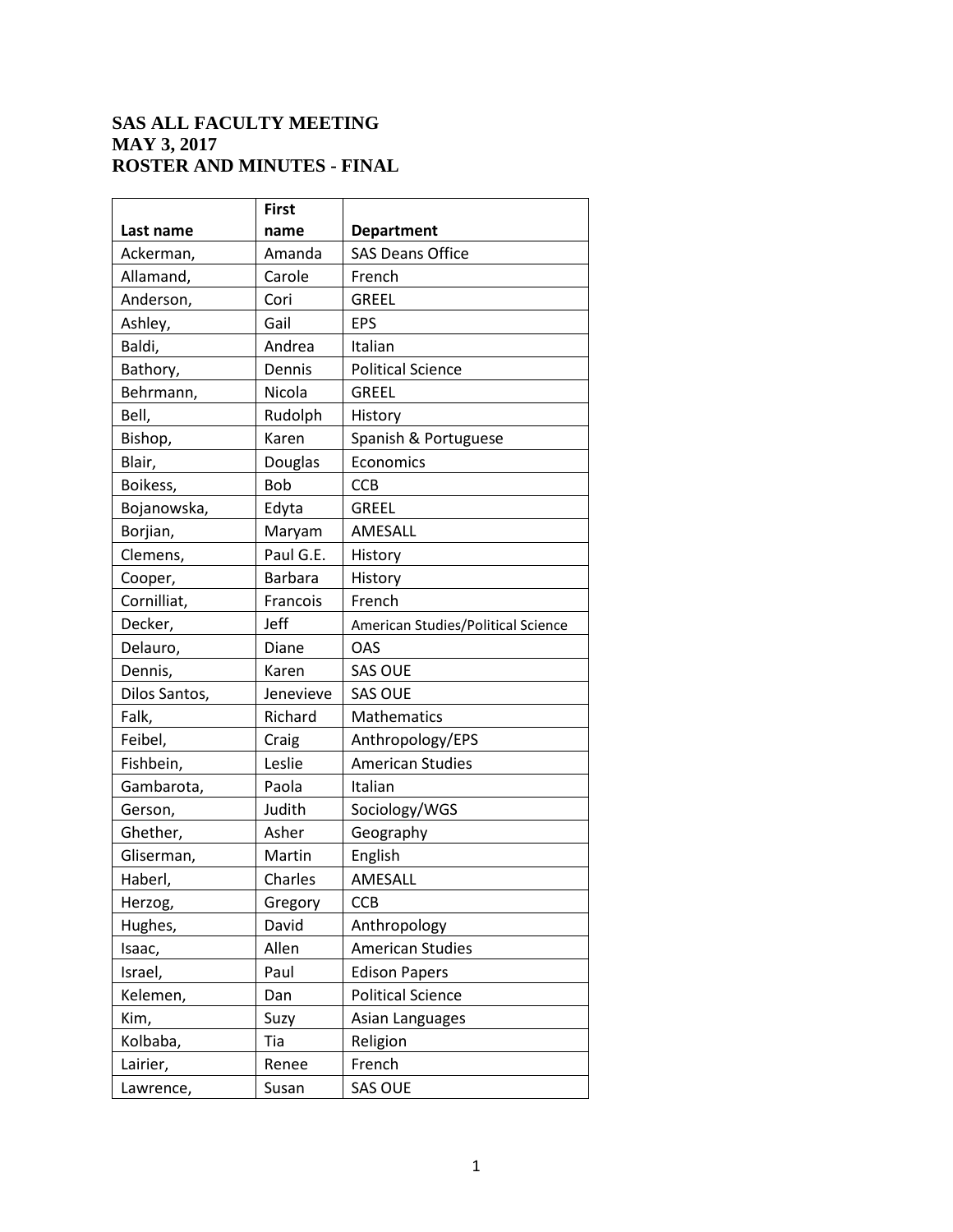| Last          | <b>First</b>     | <b>Department</b>       |
|---------------|------------------|-------------------------|
| Leichenko,    | Robin            | Geography               |
| Leustek,      | Tom              | <b>SEBS</b>             |
| Masschaele,   | Jim              | <b>SAS Deans Office</b> |
| Matsuda,      | Matt             | History                 |
| McCrossin     | Trip             | Philosophy              |
| Mclean,       | Paul             | Sociology               |
| Moehling,     | Carolyn          | Economics               |
| Neigeborn,    | Lenore           | OAS                     |
| Otero-Torres, | Damaris M        | Spanish & Portuguese    |
| Pairet,       | Ana              | French                  |
| Parker,       | Andrew           | French/Comp. Lit.       |
| Prusa,        | Tom              | Economics               |
| Rendsburg,    | Gary             | Jewish Studies          |
| Rennermalm,   | Asa              | Geography               |
| Rennie,       | Nicholas         | GREEL                   |
| Rhiney,       | Kevon            | Geography               |
| Rockland,     | Michael          | <b>American Studies</b> |
| Safir,        | Ken              | Linguistics             |
| Sanchez,      | Karen            | Spanish & Portuguese    |
| Schwartz,     | Marcy            | Spanish & Portuguese    |
| Scott,        | Rob              | Anthropology            |
| Scott,        | Kathleen         | <b>CBN</b>              |
| Shandler,     | Jeffrey          | Jewish Studies          |
| Shaw,         | Mary             | French                  |
| Sidualuskas,  | Susan            | Art History             |
| Siegel,       | Jonah            | English                 |
| Simmons,      | <b>Richard V</b> | Asian Languages         |
| Smith,        | D. Randall       | Sociology               |
| Sopher,       | Barry            | Economics               |
| Stephens,     | Tom              | Spanish & Portuguese    |
| Stoerger,     | Sharon           | SCI                     |
| Swenson,      | Jimmy            | <b>SAS Deans Office</b> |
| Temkin,       | Larry            | Philosophy              |
| Thompson,     | Karen            | English                 |
| Thuno,        | Erik             | Art History             |
| Van Buskirk,  | Emily            | <b>GREEL</b>            |
| Vroom,        | Danielle         | <b>SAS Deans Office</b> |
| Weld,         | Rhiannon         | Italian                 |
| White,        | Eugene           | Economics               |
| Yanni,        | Carla            | Art History             |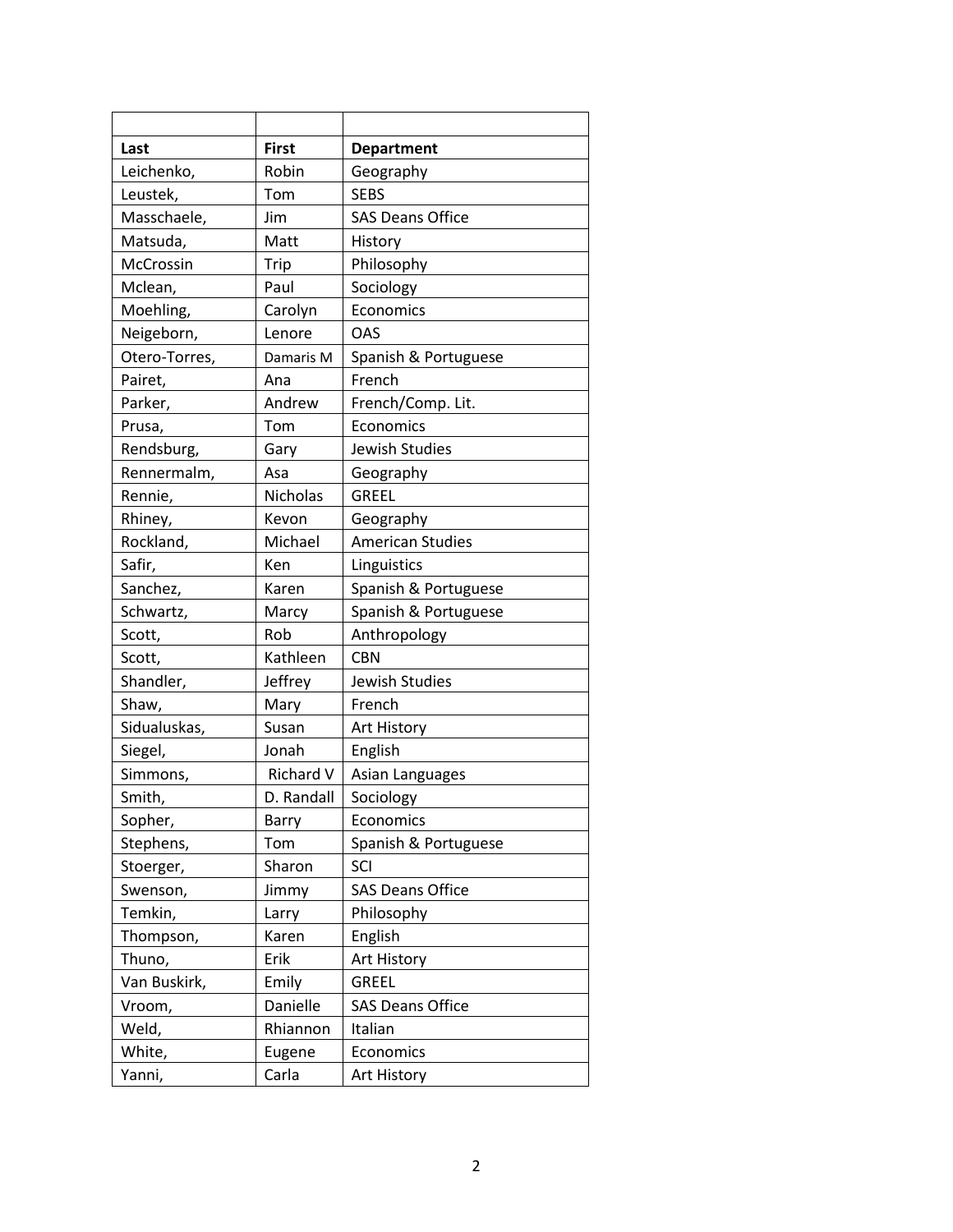1. Peter March, Executive Dean of SAS, called the meeting to order at 10:07 a.m.

2. Acceptance of the agenda. Agenda was accepted with no discussion.

3. Acceptance of the minutes from the SAS Faculty Meeting of December 15, 2016. Text of minutes can be viewed at: http://sas.rutgers.edu/documents/meetings-schedules-documents-andminutes/faculty-meeting-minutes/874-sas-all-faculty-meeting-12-15-16-minutes-roster/file

Minutes were accepted.

4. Report from the Curriculum Committee—Dennis Bathory, Committee Chair

Highlights:

44 new courses approved; 50 courses changed; 5 courses dropped; 17 changes in major and minor requirements.

East Asian Languages and Area Studies major (214) is to be dropped and replaced by new (098) Asian Studies major.

New majors in Chinese, Japanese, and Korean; they are no longer part of East Asian Languages and Asian Studies major, which is now Asian Studies major.

New certificate in Speech and Hearing Sciences in Linguistics.

Faculty raised concerns about the RCM model, issues of enrollment, the question of turf wars between schools, and whether courses advance or impede the academic mission of schools. Dean March, working with the provost and other deans, has set up a neutral process, where the curriculum committees in schools propose new courses. Before they are approved they will be circulated to the Undergraduate Academic Affairs Leadership Council (chaired by Vice-Chancellor for Undergraduate Education Ben Sifuentes). This group has a set number of days to review new course proposals, and raise objections.

Dean March said that a lack of clarity about the proper academic mission of one school in relationship to another is a problem. It is incumbent on us to differentiate the distinction between the mission of SAS and the missions of other schools. The second phase of this curricular appraisal is reviewing courses that are already on the books and sorting them out clearly. This will take some time. Dennis Bathory added that the committee process means that the schedule for curriculum approval has been pushed forward: new courses must be brought to the SAS Curriculum Committee earlier than in the past. He noted that these are times of transition.

Report from the Curriculum Committee was approved.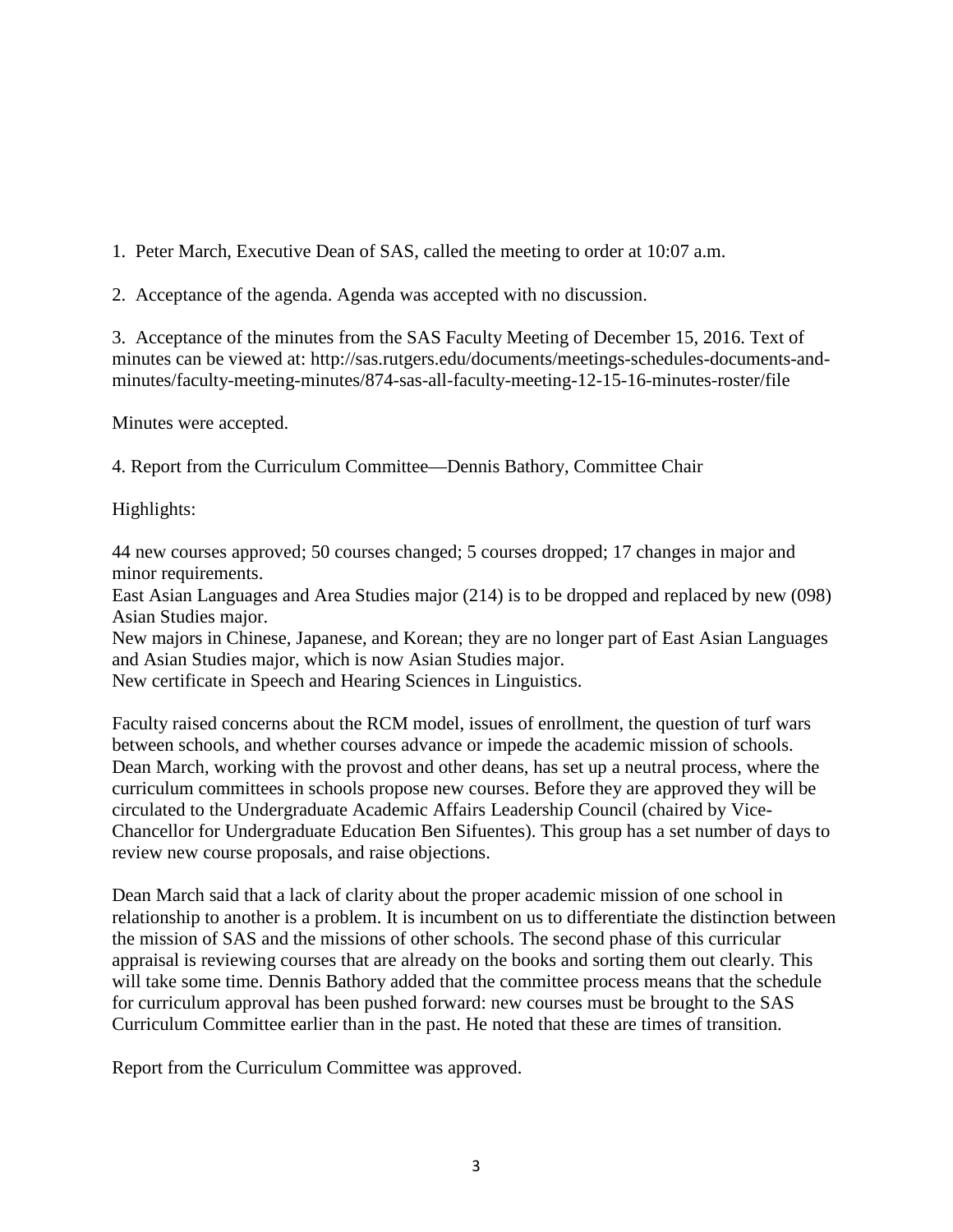5. Report from the Core Requirements Committee and discussion of the Core Evaluation Committee Report—Carolyn Moehling, Associate Dean for Undergraduate Education, Acting Chair of CRC.

CRC reports will be posted on the SAS OEU website at the following URL: http://sasoue.rutgers.edu/33-policies-resources/faculty-resources/sas-affiliates-faculty-meetings/

Highlights: The CRC certified 19 new courses be added to the core, and 1 course for revised core certification. Six courses have been placed on hold for more information or revision, and one course was denied. Three courses were proposed for retirement by the Italian Department. All departments should follow Italian Department's model: go through their courses and drop some, add some, to core.

The committee also recommended that the new minor in Public Administration and Management (which the Bloustein School faculty approved at its January 27, 2017 meeting), be approved and open to SAS students.

Discussion ensued about the number of courses currently in the core (700), and the prospect of this number continuing to grow indefinitely. Dean Moehling stated that the CRC has systematically gone through the list—and she would like to see this happen at the department level. At the start of each fall semester every department should do this. When we get to really considering the core as a whole, the CRC might want to place a moratorium on considering new courses. There was a moratorium for one semester in the past. The concern is that as more courses are proposed, the likelihood of reviewing the core lessens.

CRC report was approved.

6. Discussion of the Report from the Core Evaluation Committee – led by Carolyn Moehling

The CEC recommends streamlining the faculty-facing structure of the Core in order to make it less complicated and easier for faculty to propose changes, and to meet learning goals. Dean Moehling noted: (1) these changes will not change requirements for students; (2) these recommendations would not change the status of any courses in the core; and (3) this is a first step. All other changes to the core are still possible.

## Recommendations:

- 1. 21st Century Challenges: Changing this goal to Contemporary Challenges, with the justification that the focus should be on a current issue, and that the " $21<sup>st</sup>$  Century" nomenclature will in a few years appear out of date, and "Contemporary" allows more flexibility of interpretation.
- 2. Natural Sciences: Reducing these requirements from 3 goals to 2, with the primary purpose of eliminating overlap.
- 3. Social and Historical Analysis: Eliminating the background goals and some revision of the language for clarity.
- 4. Arts and Humanities: No changes proposed.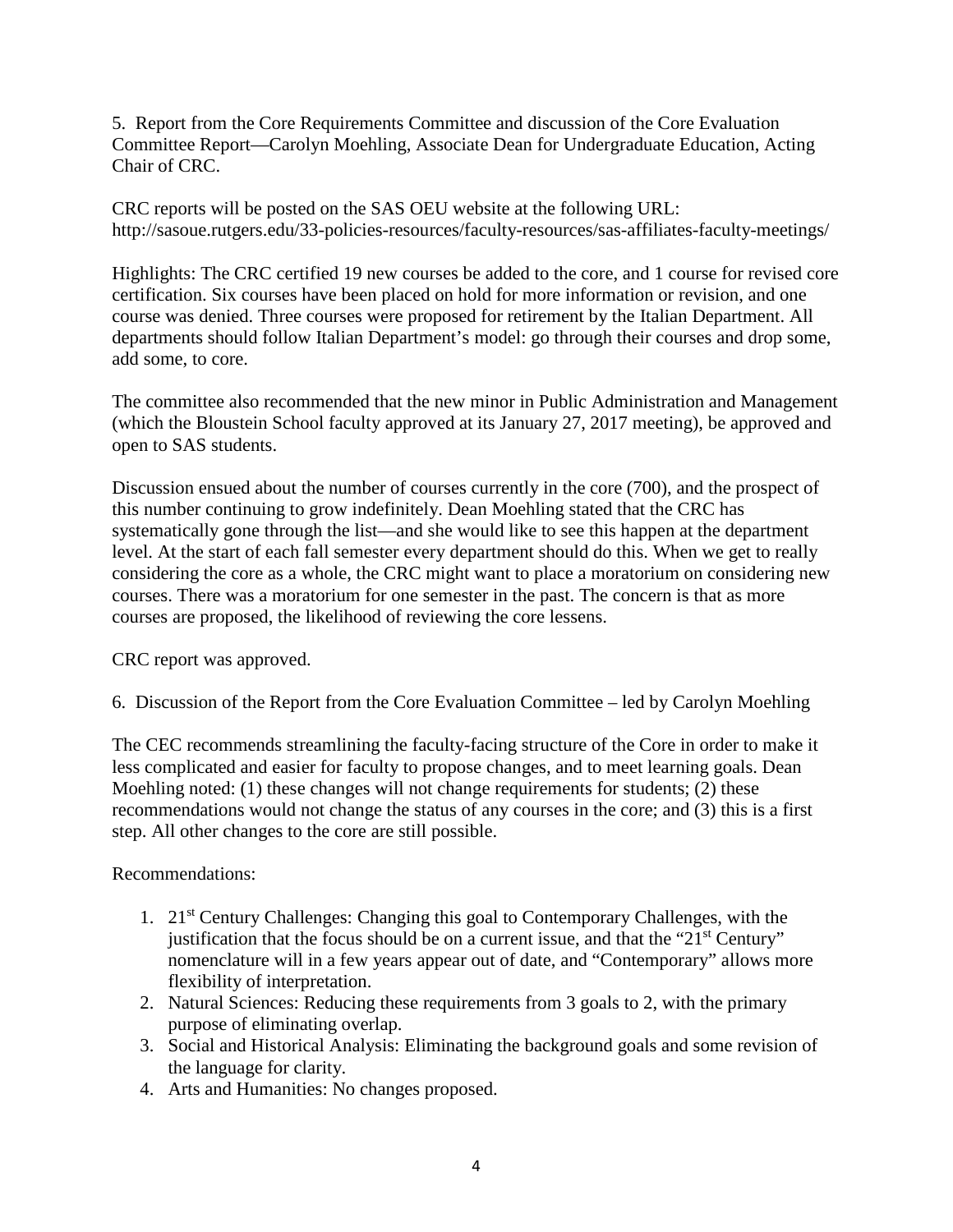- 5. Writing and Communication: There are currently five learning goals, and courses are required to be certified for three of these goals. The committee proposes to combine some of these goals, making the faculty-facing version of the goals line up with the studentfacing version.
- 6. Information Technology and Research: Addressing overlap in the goals by reducing them from 3 to 2 goals.

Discussion ensued regarding: the assessment side of these changes; the disciplinary implications; the timing; and the question of adding to goal b (Under Contemporary Challenges) the historical disciplines, or historical analysis.

Rudy Bell, History Department, proposed an amendment: "to add the words *including historical perspectives if appropriate*" to goal b (under proposed Contemporary Challenges). Faculty raised points in favor and opposition that included: (1) The importance of incorporating historical perspectives in considering contemporary challenges, for example the history of slavery in the discussion of contemporary race relations; (2) The assumption that historical perspectives were already assumed in goal b; (3) Concern about mentioning one discipline and not others—why history and not "anthropology if appropriate," or "sociology if appropriate"?

The amendment was seconded, and discussion ensued until a motion to call the question was put forward, which passed by a two-thirds quorum. The proposed amendment was restated and a vote was called. Parliamentarian Dan Kelemen found the opposed to be in a clear majority, and the amendment did not pass.

The topic of refining the core from the student perspective was postponed until the fall. The report of the Core Requirement Committee was approved by a vote.

7. Discussion of the Language Requirement Task Force Report—Francois Cornilliat, Committee Chair

The Language Requirement Task Force Report can be found at URL: http://sas.rutgers.edu/custom/ltf/Language\_Requirement\_Task\_Force\_Report\_and\_Proposal\_Ful l.pdf

Professor Cornilliat described this as a large and complex issue, and a discussion that will go into fall semester. This is a campus-wide proposal that takes up the question, would it be appropriate to require a language requirement for New Brunswick? We do not have one now. Research universities overwhelmingly have a language requirement, as do large public institutions and AAU institutions. Only our honors program has a language requirement for graduation.

Challenges are many, and include: issue of measuring proficiency and waiving the requirement for students who demonstrate proficiency, allowing them to place out; cumbersome instructional demands upon the university; working with the Core curriculum that is already in place. Discussion ensued around how the minimum enrollment requirement would affect this.